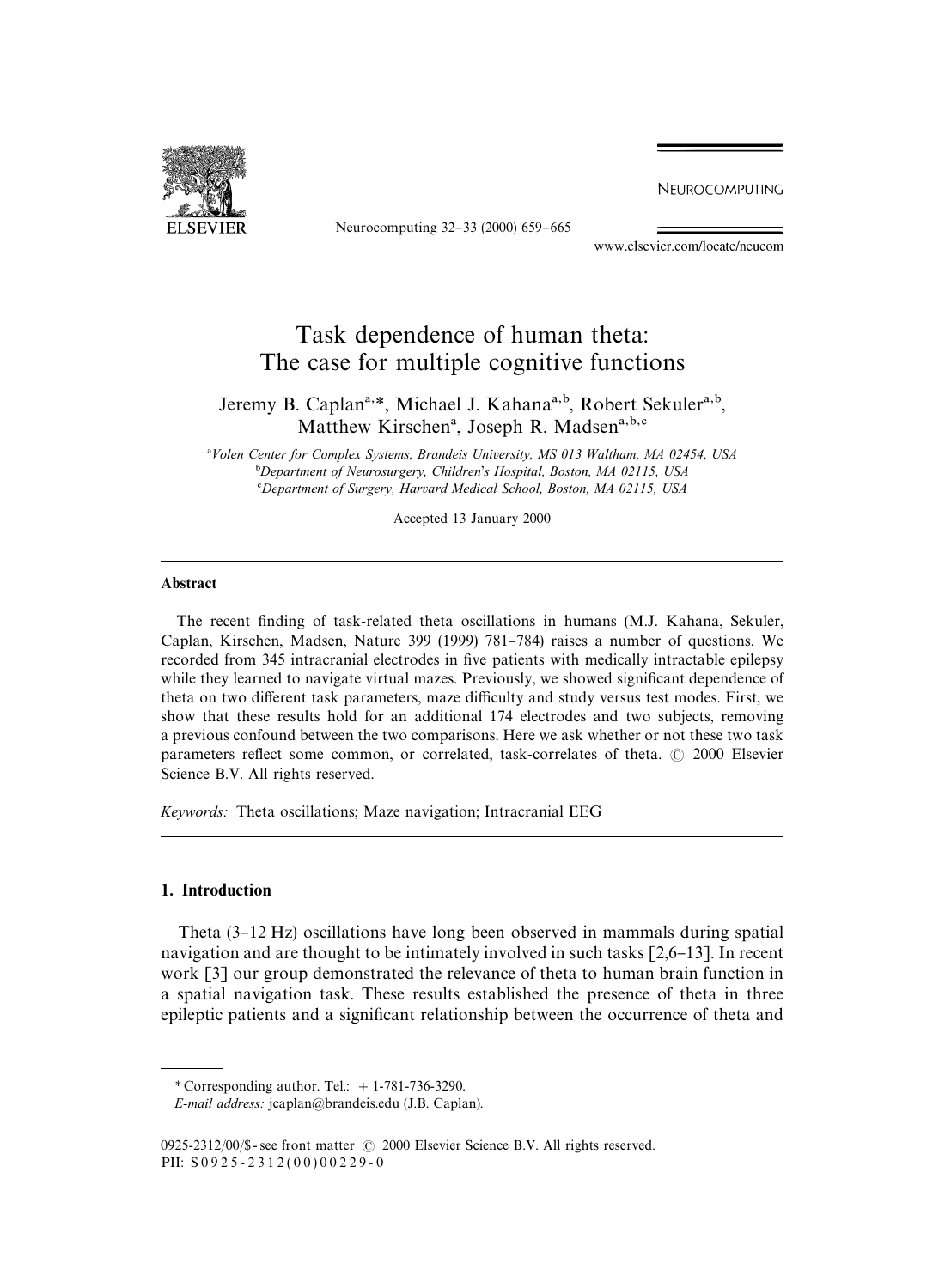parameters of the task. One outstanding question concerns the nature of theta's role or roles in this task. Correlation maps revealed clusters of electrode locations showing strong covariance within cluster but weaker covariance between clusters. Could these relatively independent clusters reflect distinct functional roles that theta might play in this task? It may be possible to address this question by examining how theta varies with task parameters. Here we take the example of two such parameters which we have previously shown to vary with theta — task difficulty and *study* versus *test* modes [3]. Do these represent independent or correlated manipulations of taskrelated theta? If theta changes with more than one parameter, multiple parameters could all represent the same role or different roles. Through various approaches we examine the relationship between the sets of electrodes that exhibit each effect to answer this question.

# 2. Methods

## *2.1. Subjects and recording*

We tested five patients with pharmacologically refractory epilepsy. To localize the epileptogenic focus, the patients had intracranial electrodes implanted for  $1-2$  weeks during which time seizure and functional data were collected. The placement of the electrodes was determined by the clinical team. We sampled a total of 345 electrodes (Figs. 1 and 2). Intracranial electroencephalographic (iEEG) signal was sampled at 200 Hz (Telefactor, band-pass filter:  $0.5-100$  Hz) for subjects 1-4 and at 256 Hz (BioLogic, band-pass filter:  $0.3-70$  Hz) for subject 5. The locations of the electrodes were determined by an indirect stereotactic technique [11].

## *2.2. Procedure*

Subjects learned to navigate 3-D rendered, virtual, multiple T-junction mazes. Subjects traversed a maze four times in *study* mode, in which arrows were placed on the walls to reveal the correct path. Then subjects traversed the same maze in *test* mode, with the arrows removed, forcing them to rely on a learned representation of the maze. Subjects navigated a maze repeatedly until they traversed it three times consecutively without errors. Task difficulty was manipulated by varying maze length between short (6-junction) and long (12-junction) mazes.

#### *2.3. Theta episode analysis*

To analyze the spectral characteristics, we wavelet transformed the raw signal (Morlet wavelet, window  $= 6$  cycles; [1]). A *theta episode* was defined as a duration longer than three oscillatory cycles throughout which the wavelet power exceeded  $z = 1$  at a given frequency. The *z*-transform was based on the distribution of wavelet power at a given frequency across all windows in all maze trials in the experiment. For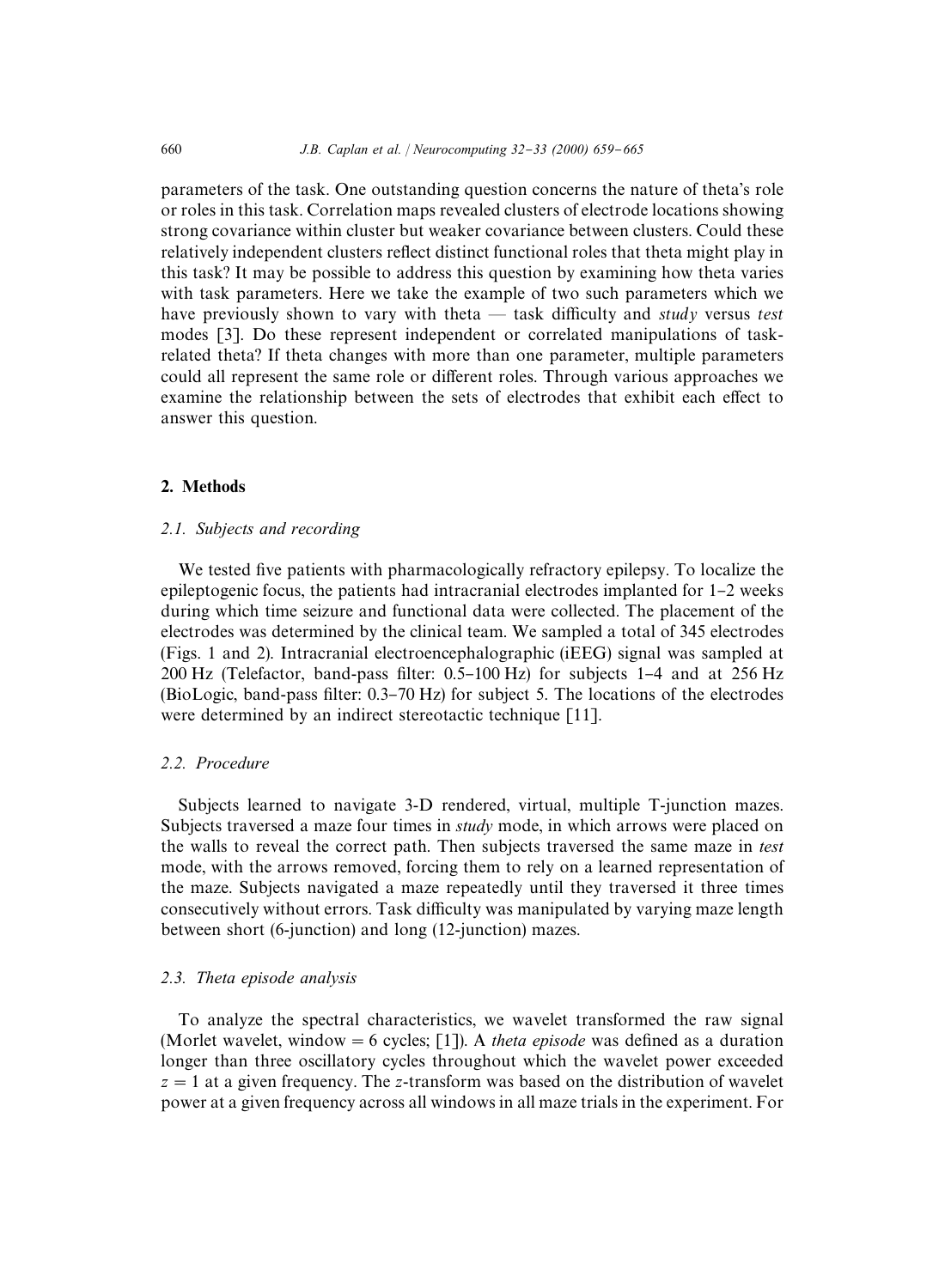

Fig. 1. Task difficulty effect. Electrode locations and task-dependent theta for all five subjects, shown on three sketched views (right lateral, left lateral and inferior) of a standard brain. Circles, triangles, squares, crosses and stars represent subjects 1–5, respectively. Filled shapes represent electrodes showing a significant ( $p < 0.01$ ) maze-difficulty effect in the range 3–10 Hz; peak frequency is represented by grayscale (see legend).

a given trial, percent trial time in theta,  $P_{\theta}$ , is the percentage of time during which<br>that enjoyedes were greent. theta episodes were present.

We compared  $P_{\theta}$  across the two task manipulations using a two-tailed Mann– Whitney  $U$ -test. This was done at each central frequency separately over the range  $3-10$  Hz (1 Hz increments). For the summary topographic maps (Figs. 1 and 2), an electrode was denoted as showing an effect if it reached significance ( $p < 0.01$ ) at *any* frequency within the range analyzed. The "peak frequency" denotes the frequency exhibiting the most significant *p*-value. The summary mean  $P_{\theta}$  values quoted in the text represent a *union* of oscillatory episodes across all frequencies in the range  $3-10$  Hz.

List length has a profound effect on performance in human memory tasks  $[5,9,10]$ . The analogue in our task is the maze-length manipulation: long mazes were more difficult than short mazes for Brandeis undergraduates  $[4]$ . Another important functional distinction is made between encoding versus retrieval processes [12]. In our task this roughly corresponds to comparing *study* (arrow) trials with error-free *test* trials. We therefore analyzed theta activity in relation to both these task manipulations. Long mazes tended to require more test trials than short mazes, as well as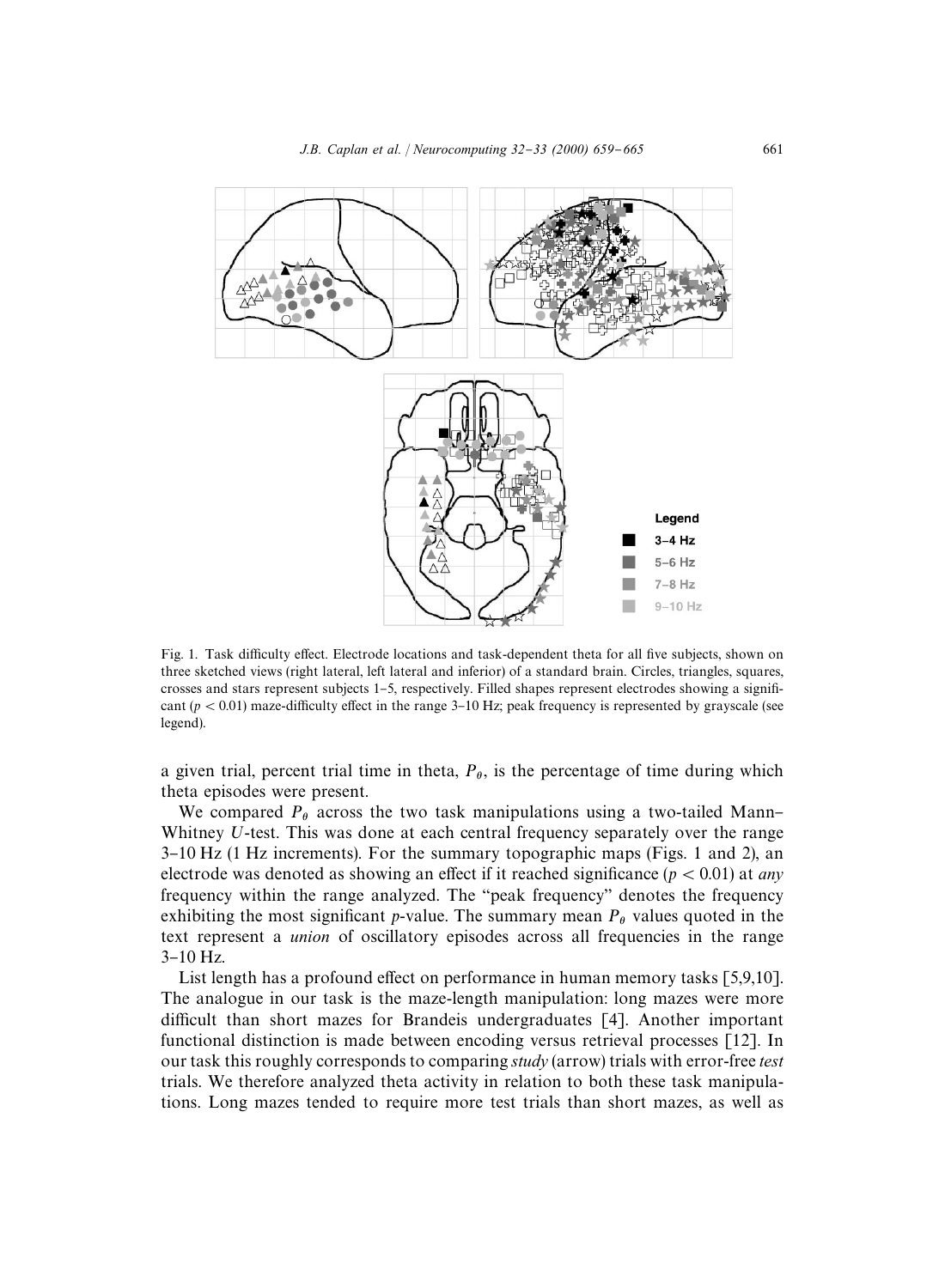

Fig. 2. Study/test effect (see Fig. 1). Note electrodes that show both effects (see text).

involving more errors (e.g., wrong turns). We therefore only included the first four study trials and last three (perfect) test trials in both comparisons to remove this confound. This put the two task comparisons on a similar footing, both involving analyses of the same set of trials, and removed trials in which maze length and study/test are correlated (imperfect test trials).

To look for pairs of electrodes that show correlated theta-band activity through the experiment, without reference to any specific task parameter we examined Pearson *r* correlations. These were computed across all pairs of electrodes within a subject for the timecourse of theta power over all maze trials. The unit of measurement was average wavelet power across the  $3-10$  Hz band while the subject was in a particular maze junction.

## 3. Results

First, we looked for electrodes that showed theta activity covarying with our two task parameters. Consistent with our previously reported results, for each patient the presence of theta oscillations covaried with maze difficulty; the percentage of a trial time occupied by theta episodes  $(P_{\theta})$  was significantly greater for difficult (12-junction)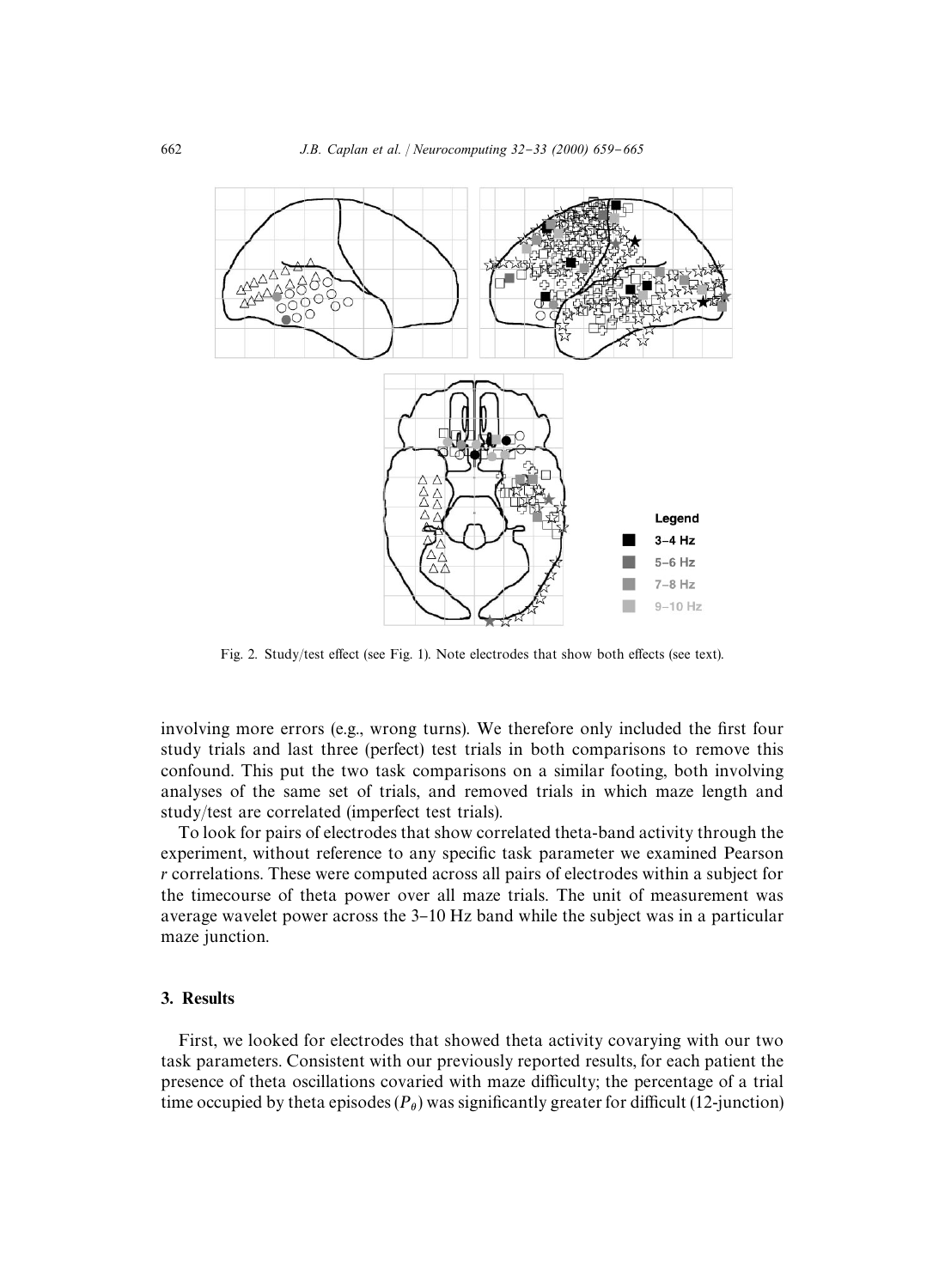than for easier (6-junction) mazes (Fig. 1) at many brain locations (151 out of 345,  $p<0.01$ ). No electrodes exhibited the reverse effect. For electrodes showing this effect, mean  $P_\theta$  (including all frequencies in the range 3–10 Hz) was 8.6% for long maze trials and 5.5% for short maze trials. Likewise, for the study/test comparison, in 40 out of 345 electrodes,  $P_{\theta}$  was greater in test than study trials ( $p < 0.01$ ). For electrodes showing this effect,  $P_\theta$  was 9.1% for test trials and 5.8% for study trials. For this comparison as well, no electrodes showed the reverse effect. For subjects 2 and 4, no electrodes were significant in the study/test comparison; hence, we focus on the three subjects who had electrodes showing both effects.

#### *3.1. Common electrodes*

A subset of electrodes showed both task dependencies (e.g., in the inferior frontal region of subject 1 and in the occipital strip of subject 3; see Figs. 1 and 2). If membership in one group were independent of membership in the other, one would expect some overlap by chance,

$$
N_{\text{total}} \frac{N_{\text{length}}}{N_{\text{total}}} \frac{N_{\text{study/test}}}{N_{\text{total}}}.
$$

For the three subjects where we see a study/test effect, the observed overlaps were not significantly different from chance levels, even when we collapse across subjects  $(\chi^2(2) = 2.79, N = 40, p = 0.25)$ . Hence, at this stage we could not reject the hypothesis that the two sets of electrodes represent independent comparisons. However, if the two task manipulations influence a common process or correlated processes then for electrodes showing only one effect, the non-significant effect might simply lack the statistical power to pass the significance threshold. This appears to hold; when we repeat the  $\chi^2$  analysis just described, but using an initial threshold criterion of  $p<0.1$ instead of  $p < 0.01$  the overlap between the effects is significantly greater than expected by chance  $(\gamma^2(3) = 12.0, N = 122, p < 0.01)$ . Note that here we exclude subject 1, who shows all 31 electrodes significant for the maze difficulty effect and we include subjects 2 and 4 (previously excluded) because at this threshold they have electrodes showing both effects. This argues that the two task dependencies are *not* tapping independent theta-relevant task variable and that the previous  $\chi^2$  result was due to a thresholding artifact.

### *3.2. Peak frequencies*

An alternative account is that the maze length and study/test parameters influence properties of theta differently at the same brain locations, for example, different frequencies of oscillations. The median peak frequency did not differ between the two effects for subjects 1 or 3. For subject 5 (across electrodes showing both effects) the peak frequency was  $2 \text{ Hz}$  lower for the study/test than for the maze difficulty effect  $(p < 0.01)$ . Further, the three electrodes in subject 5 showing both effects all differed in the same direction. Note that peak frequency varies considerably across electrode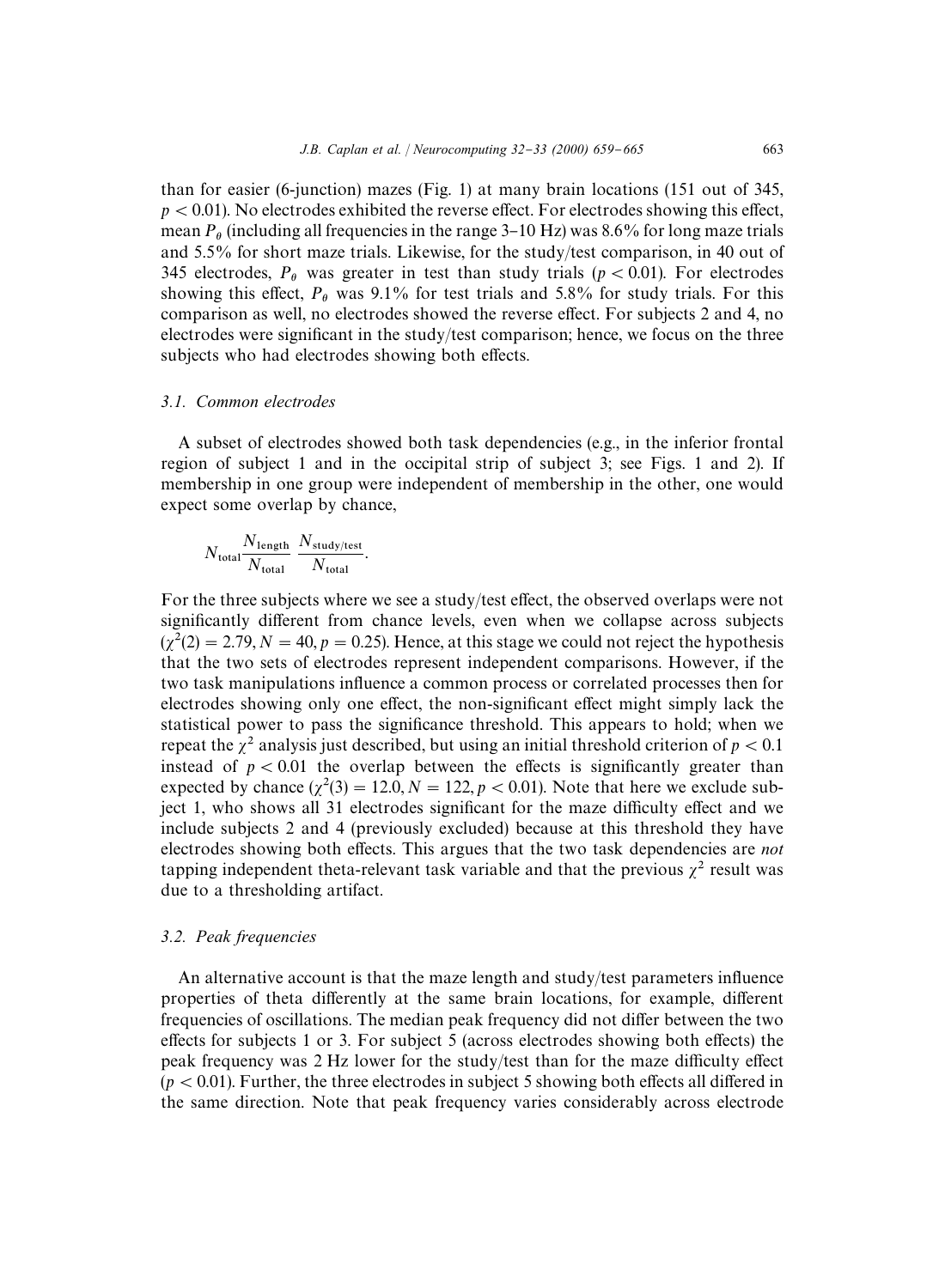locations as well as across subjects, which limits our ability to draw inferences from this line of analysis.

## *3.3. Correlations*

Finally, the topography of correlations across the whole experiment suggests that theta activity frequently co-occurs in electrode pairs within a region but less so for pairs that cross obvious anatomic boundaries. If these clusters indicate independent roles for theta, we can ask whether the electrode clusters selected by the two task parameters are related to these. Considering only electrodes showing exactly one of the two effects, we compared the mean Pearson *r* for electrode pairs that both showed the same effect  $(r_1$  and  $r_m$ , maze difficulty and study/test mode effects, respectively) with the those for pairs that each showed different effects  $(r_{\text{lm}})$ . The values for  $r_1$ ,  $r_{\rm m}$  and  $r_{\rm lm}$  were 0.25, 0.28 and 0.24 for subject 3 and 0.23, 0.15 and 0.18 for subject 5. For subject 3, only  $r_{\text{lm}}$  and  $r_{\text{m}}$  differed at borderline significance ( $p = 0.057$ ); for subject 5, only  $r_{\text{lm}}$  and  $r_1$  differed significantly ( $p < 0.001$ ). Hence, the agreement between these two task parameters the clustering observed in the correlation maps is suggested, but not solid. These two task manipulations do not relate strongly to the correlation map clusters.

## 4. Discussion

We investigated the novel hypothesis that human theta has multiple cognitive roles. As an example, we tested this in relation to two particular task parameters. We first replicated our original findings  $[3]$ , showing maze difficulty and study/test effects across twice as many electrodes as before (345 versus 171) including two additional subjects, and eliminated a potential confound between the two manipulations. This allowed us to assess whether the two task parameters influence theta in independent ways. The number of electrodes showing both effects did not differ significantly from chance but this was probably due to a significance-thresholding artifact. We were unable to find decisive evidence that these two task parameters affected theta in a separable way. By applying analyses like those presented here to the numerous other parameters of this task it will be possible to further constrain the possible roles that theta has in human cognition.

# References

- [1] A. Grossmann, J. Morlet, Decomposition of functions into wavelets of constant shape, and related transforms, Mathematics  $+$  Physics, Vol. 1. World Scientific, Singapore, 1985, pp. 135–165.
- [2] P.T. Huerta, J.E. Lisman, Heightened synaptic plasticity of hippocampal CA1 neurons during cholinergically induced rhythmic state, Nature 364 (1993) 723-725.
- [3] M.J. Kahana, R. Sekuler, J.B. Caplan, M. Kirschen, J.R. Madsen, Human theta oscillations exhibit task dependence during virtual maze navigation, Nature 399 (1999) 781-784.